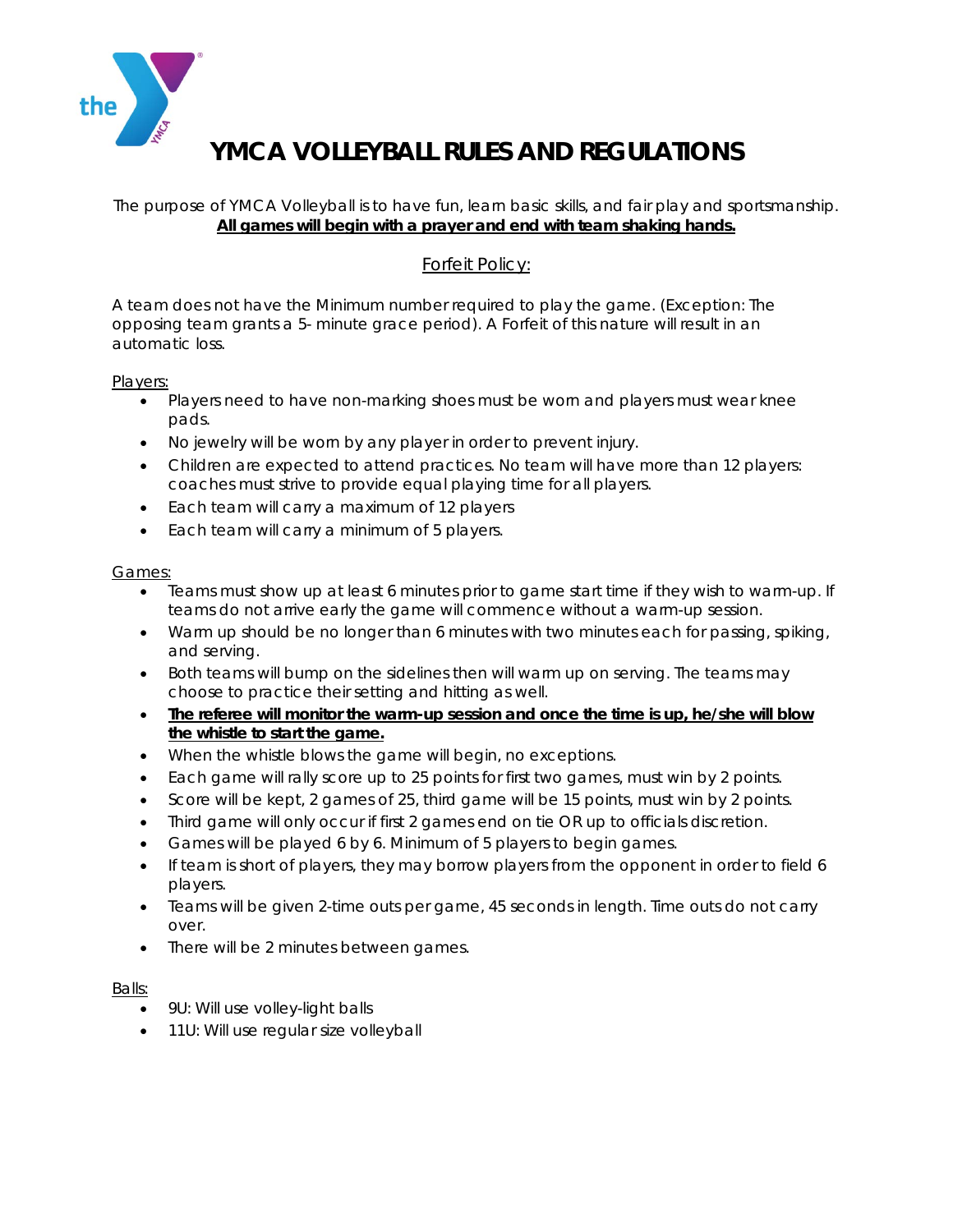Serve Regulations:

- 9U will serve in 10 feet in from the end line.
- 9U: After five serves no matter the score gives the ball to the other team for the first three games.
- All other players will be required to serve from behind the line.
- Servers may serve either side arm, overhand or underhand.
- The servers may serve from anywhere on the black line. They are not restricted to either side.

## Defensive Rules:

- On the serves and first: hard driven ball, players may receive the ball with a bump, set, overhead double fists, or any other manner that is not a lift.
- Only 3 hits are allowed per side.

## Substitution Rules:

- All players will play in the game.
- 9U: rotate from middle back and substitute then.
- 11U & 13U: take a sub at ten-foot line when referee allows them to do so. High five and switch in. All subs must go in together.
- No player will substitute for severs. All players will have an attempt to serve.
- Only time player can be substituted for the serve will be when server is injured and can no longer play.
- Substitutions due to injury will be at the referee discretion.

## Additional Rules:

- All calls by the referee will be honored.
- If there is questionable, call the coach can confer with the referee. The ultimate decision will be left to the referee.
- Opposing coaches and players will shake hands after each game.